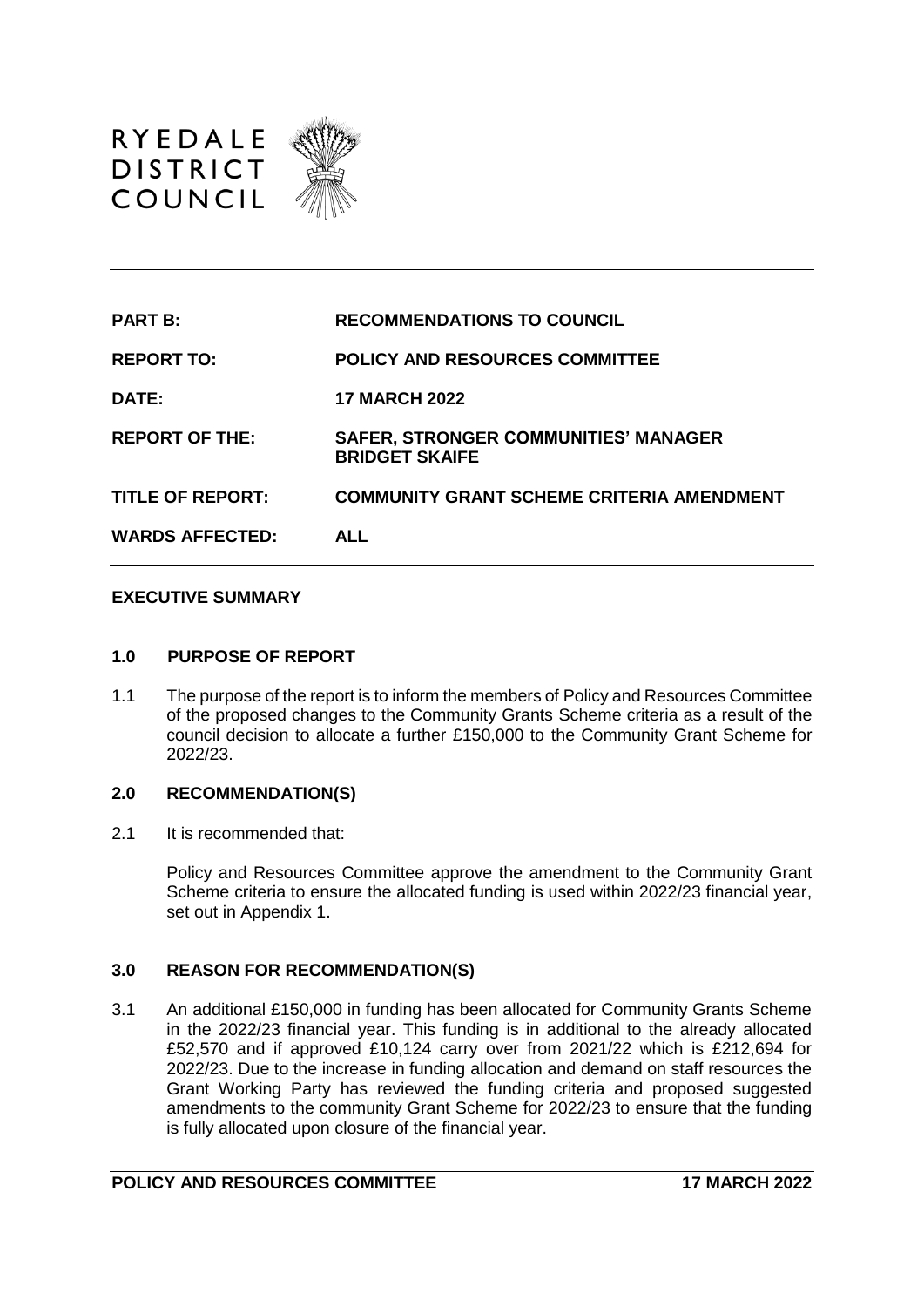### **4.0 SIGNIFICANT RISKS**

4.1 The significant increase in grant funding will have an impact on staffing resources, to promote, process and allocate the funding in 2022/23. To ensure this funding is allocated and spent in the financial year, amendments to the criteria have been discussed at the Grants Working Party setting our new funding allocations to mitigate the risk.

# **5.0 POLICY CONTEXT AND CONSULTATION**

5.1 This report impacts upon Ryedale District Council's priority to build strong, inclusive and attractive communities. The Community Grants Scheme aims to build strong communities by contributing to community events, activities and facilities

# **REPORT**

# **6.0 REPORT DETAILS**

- 6.1 The Community Grant Scheme is open to any Ryedale community-based organisation or group, for projects that make a positive impact on the community owned or managed facilities and activities in Ryedale, such as village halls, play areas, sports facilities, village owned shops and activities that support the local community.
- 6.2 An additional £150,000 in funding has been allocated for Community Grants in the 2022/23 financial year. To ensure this funding is allocated by the end of the financial year, amendments to the criteria are required.
- 6.3 The current criteria allow an applicant to apply for up to £5,000 in total, however this is capped at 25% of the overall project cost (E.g., for project costs totalling £10,000 the maximum an applicant can apply for is £2,500). Project costs of up to £1,000 are eligible for 100% of project cost funding.
- 6.4 The proposed criteria are that an applicant can apply for up to £10,000 in total, however this would be capped at 50% of the overall project cost (E.g., for project costs totalling £10,000 the maximum an applicant can apply for is £5,000). Project costs of up to £2,500 would be eligible for 100% of project cost funding.
- 6.5 A promotional campaign is required to support the proposed amendments and to ensure the £150,000 is awarded by the end of the 2022/23 financial year. This will be coordinated in conjunction with the Communications Team and utilise various channels such as social media, local press, partnership networking and word of mouth.

# **7.0 IMPLICATIONS**

- 7.1 The following implications have been identified:
	- a) Financial Council approved an additional £150,000 funding for Community Grant scheme plus the already allocated £52,570 and if approved £10,124k carry over from 2021/22 which is £212,694 to be spent in 2022/23 financial year.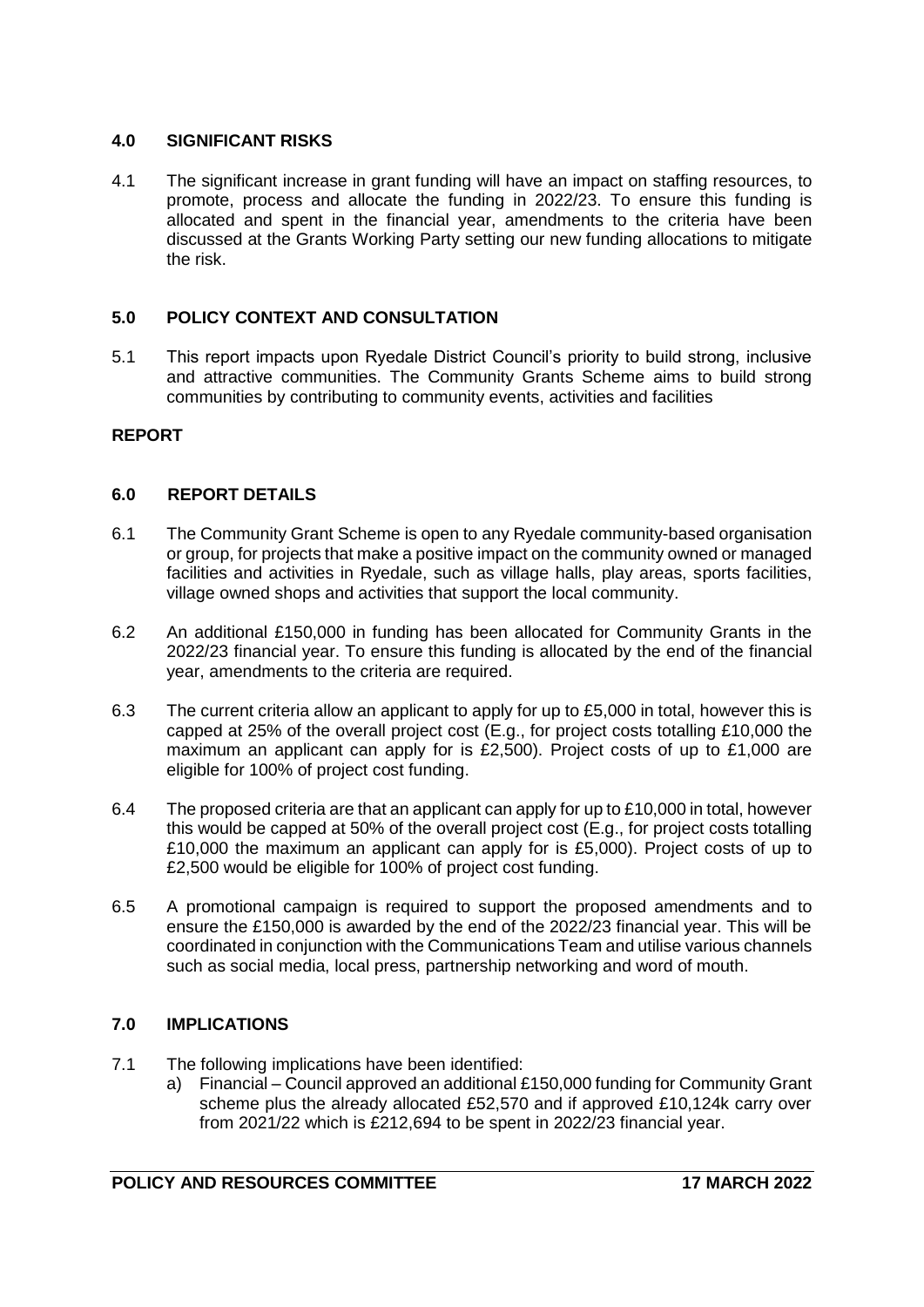- b) Legal There are no additional legal issues on the Council from the recommendations.
- c) Other (Equalities, Staffing, Planning, Health & Safety, Environmental, Crime & Disorder) – N/A

### **Name of Head of Service Job Title**

| <b>Author:</b>  | Bridget Skaife, Safer, Stronger Communities Manager |
|-----------------|-----------------------------------------------------|
| Telephone No:   | 01653 600666 ext: 43255                             |
| E-Mail Address: | bridget.skaife@ryedale.gov.uk                       |